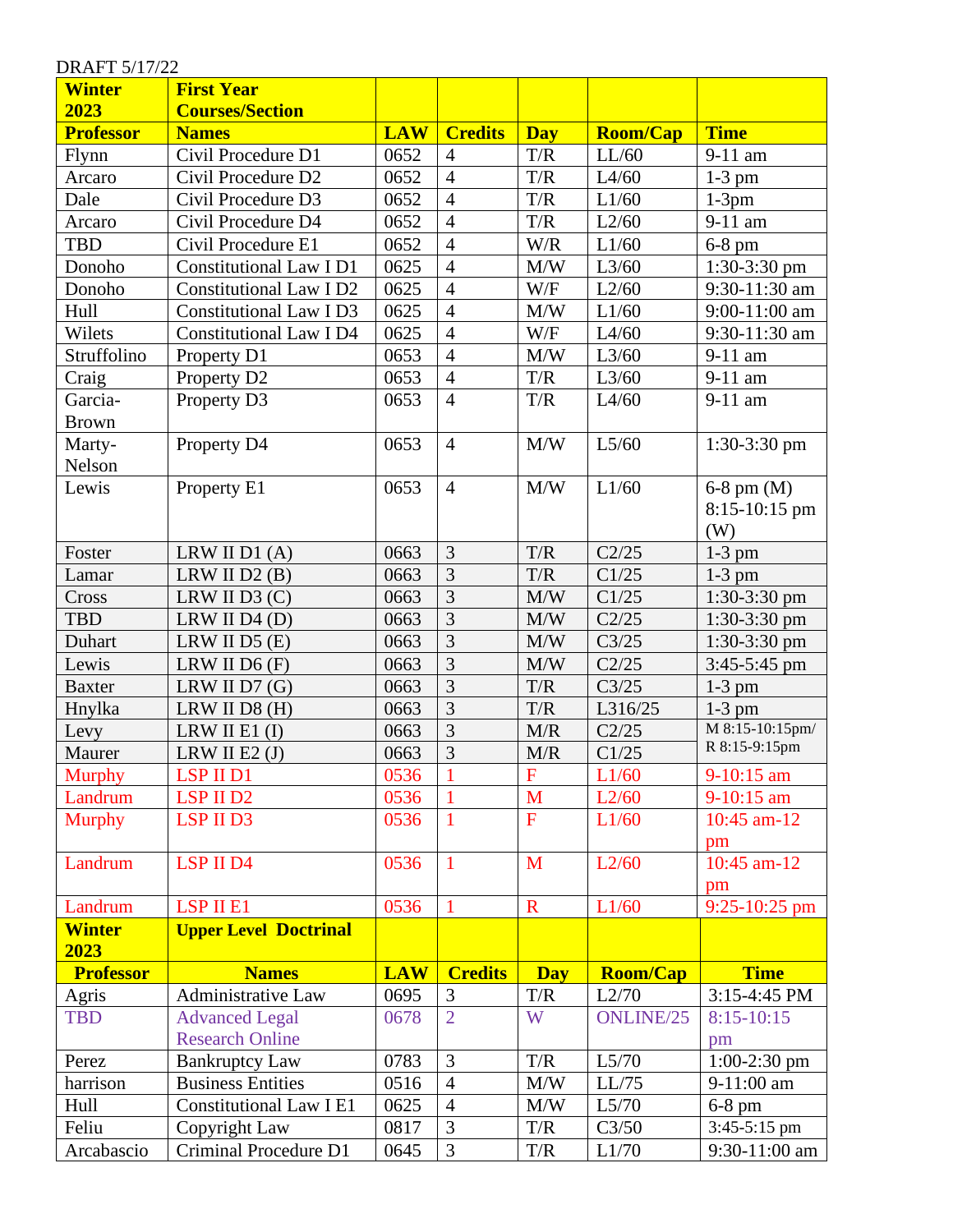| <b>Baxter</b>      | Criminal Procedure D2            | 0645 | 3              | T/R                 | C1/50            | 9:30-11:00 am          |
|--------------------|----------------------------------|------|----------------|---------------------|------------------|------------------------|
| Chaney             | Criminal Procedure D3            | 0645 | $\overline{3}$ | T/R                 | L5/70            | 9:00-10:30am           |
| Chandelle          | <b>ELA II D1</b>                 | 1008 | $\mathbf{1}$   | M                   | <b>ONLINE</b>    | $11:15-$               |
|                    |                                  |      |                |                     |                  | 12:30pm                |
| Chandelle          | <b>ELA II D2</b>                 | 1008 | $\mathbf{1}$   | $\mathbf R$         | <b>ONLINE</b>    | $1-2:15$ pm            |
| Chandelle          | <b>ELA II E1</b>                 | 1008 | $\mathbf{1}$   | W                   | <b>ONLINE</b>    | $6:00-7:15$ pm         |
| <b>Nunez</b>       | <b>Employment Law E1</b>         | 0632 | 3              | T/R                 | L2/70            | 8:15-9:45pm            |
| Garon              | <b>Entertainment Law</b>         | 1048 | $\overline{3}$ | W                   | L3/70            | 6:00-9:00PM            |
| Dale               | Family Law E1                    | 0635 | $\overline{3}$ | M/W                 | L4/70            | $6:00-7:30$ pm         |
| Struffolino        | Family Law D2                    | 0635 | $\overline{3}$ | $\text{M}/\text{W}$ | LL/70            | $1:30-3:00$ pm         |
| Landrum            | FBE Lab D1                       | 1833 | $\overline{2}$ | M                   | L3               | $11:15-1:15$           |
|                    |                                  |      |                |                     |                  | pm                     |
| Landrum            | FBE Lab E1                       | 1833 | $\overline{2}$ | W                   | L2               | $6-8$ pm               |
| <b>Jarvis</b>      | Florida Constitutional           | 0775 | $\overline{3}$ | M                   | L3/70            | $6-9$ pm               |
|                    | Law                              |      |                |                     |                  |                        |
| <b>Borman</b>      | <b>Florida Rules of Judicial</b> | 0541 | $\mathbf{1}$   | Sat. 2/4            | C1/20            | $10-2$ pm              |
|                    | Administration                   |      |                | 2/25                |                  |                        |
|                    |                                  |      |                | and                 |                  |                        |
|                    |                                  |      |                | Sun 2/5<br>2/26     |                  |                        |
| <b>Barret</b>      | <b>Health Care Compliance</b>    | 4685 | 3              | M/W                 | Online/25        | $1:30-3:00$ pm         |
|                    | Online                           |      |                |                     |                  |                        |
| Uzdavines          | Health Policy and                | 4677 | 3              | M/W                 | C1/50            | 3:45-5:15pm            |
|                    | <b>Bioethics</b>                 |      |                |                     |                  |                        |
| <b>Uzdavines</b>   | <b>Legal and Medical</b>         | 0403 | $\overline{3}$ | M/W                 | Online/10        | $6:00$ pm-             |
|                    | Interprofessionalism             |      |                |                     |                  | 7:30 <sub>pm</sub>     |
| Khan               | Immigration,                     | 0723 | $\overline{2}$ | W                   | L4/70            | 8:15-10:15 pm          |
|                    | Nationality, and Refugee         |      |                |                     |                  |                        |
|                    | Law                              |      |                |                     |                  |                        |
| Garon              | <b>Information Privacy Law</b>   | 0091 | 3              | M/W                 | L1/70            | 1:30-3:00pm            |
| Wilets             | <b>International Protection</b>  | 0722 | 3              | M/W                 | L4/70            | 1:30-3:00pm            |
|                    | of Human Rights                  |      |                |                     |                  |                        |
| Shu                | International Sales &            | 0833 | 3              | T/R                 | C3/50            | 10-11:30am             |
|                    | Arbitration                      |      |                |                     |                  |                        |
| <b>Flynn</b>       | <b>Medical Malpractice</b>       | 0873 | $\overline{2}$ | $\mathbf T$         | L1/70            | $3:15-5:15$ pm         |
| Cerminara          | Mental Health Law                | 0896 | 3              | M/W                 | C3/50            | 10-11:30 am            |
| Landrum            | <b>MBE Lab D1</b>                | 1831 | 3              | T                   | LL               | $3:15 - 5:15$ pm       |
| Landrum            | <b>MBE Lab E1</b>                | 1831 | $\overline{3}$ | T                   | L3               | $6-8$ pm               |
| <b>Blackwelder</b> | <b>Ocean and Coastal Law</b>     | 0502 | $\overline{2}$ | T/R                 | ONLINE/25        | $8:15-9:15$ pm         |
|                    | Online                           |      |                |                     |                  |                        |
| <b>Smiley</b>      | <b>Patent Law</b>                | 0815 | $\overline{2}$ | T                   | L3/70            | 8:15-10:15 pm          |
| Braccialarghe      | Prof. Responsibility D2          | 0649 | 3              | M/W                 | L5/70            | $3:45-5:15$ p          |
| Braccialarghe      | Prof. Responsibility E1          | 0649 | 3              | M/W                 | L2/70            | 8:15-9:45 p            |
| Craig              | Real Est. Trans. D1              | 0865 | 3              | T/R                 | L3/70            | $1:00-3:00 \text{ pm}$ |
| <b>Brown</b>       | Real Est. Trans. E1              | 0865 | 3              | T/R                 | <b>ONLINE/30</b> | $6 - 7:30$ pm          |
| Nunez              | <b>Securities Regulations</b>    | 0850 | 3              | M                   | C3/50            | $6-9$ pm               |
| harrison           | <b>UCC:</b> Sales D1             | 0688 | $\mathbf{2}$   | W                   | L2/70            | 1:30-3:30 pm           |
| Shu                | UCC: Sales D2                    | 0688 | $\overline{2}$ | T                   | L2/70            | $1:00-3:00$ pm         |
| Litman             | Wills and Trusts D1              | 0655 | $\overline{4}$ | T/R                 | LL/70            | $1:30-3:30$ pm         |
| Maurer             | Wills and Trusts E1              | 0655 | $\overline{4}$ | M/R                 | LL/70            | $6:00-8:00$ pm         |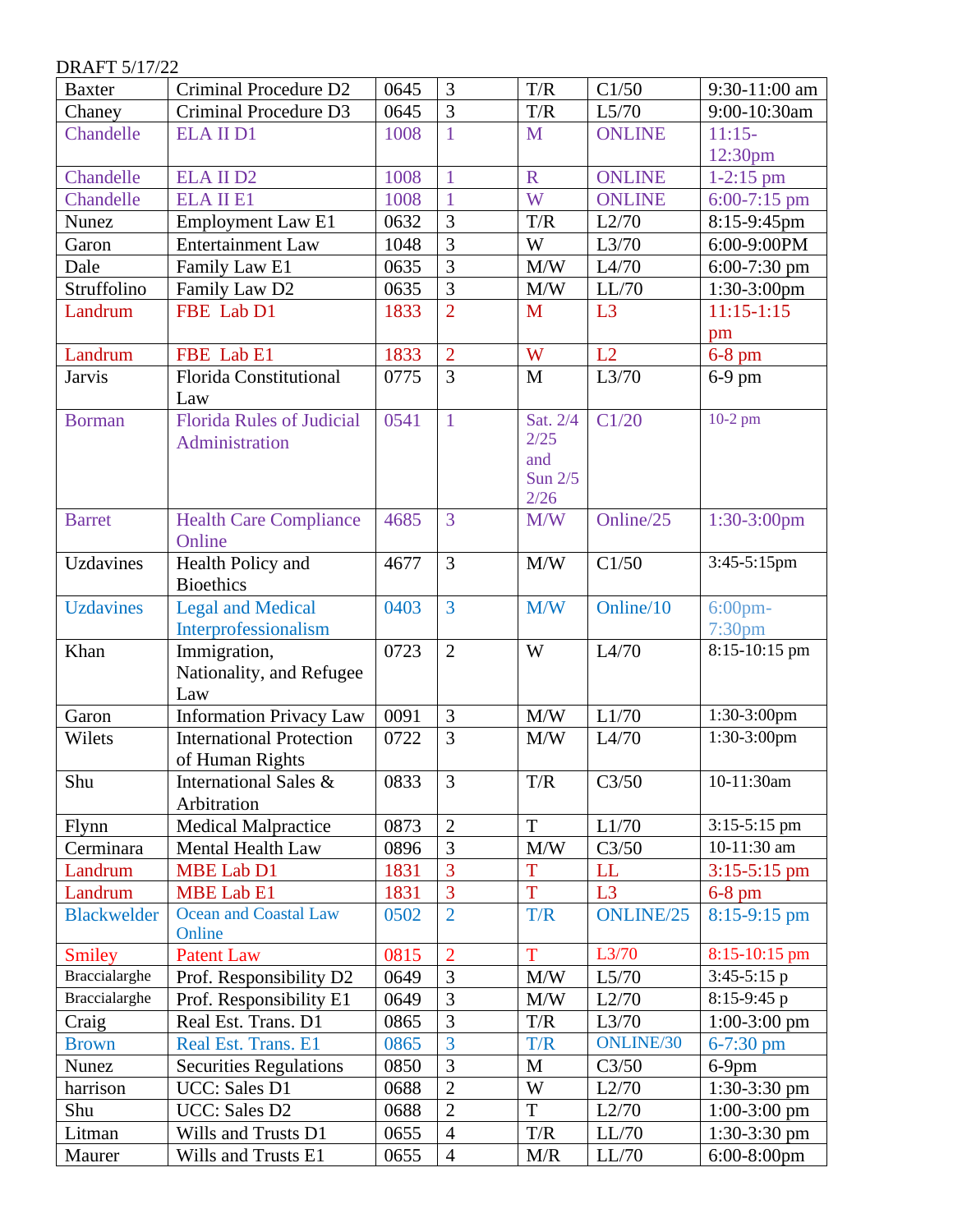|                        | <b>Experiential</b>                                                                 |              |                    |                         |                                                 |                 |                                      |                       |
|------------------------|-------------------------------------------------------------------------------------|--------------|--------------------|-------------------------|-------------------------------------------------|-----------------|--------------------------------------|-----------------------|
| <b>Professor</b>       | <b>Names</b>                                                                        | <b>LAW</b>   | <b>Credits</b>     |                         | <b>Day</b>                                      | <b>Room/Cap</b> |                                      | <b>Time</b>           |
| Litman                 | <b>Business Planning</b><br>Workshop                                                | 0807         | $\overline{2}$     | $\mathbf{M}$            |                                                 | S1/20           |                                      | $1:30-3:30$ pm        |
| <b>Bergman</b>         | <b>Civil Pre-Trial E1</b>                                                           | 0517         | 3                  | T                       |                                                 | CT2/20          |                                      | $6-9$ pm              |
| Cooper                 | <b>Civil Pre-Trial E2</b>                                                           | 0517         | $\overline{3}$     | $\overline{\mathbf{R}}$ |                                                 | CT2/20          |                                      | $6-9$ pm              |
| Arcabascio             | Crim. Procedure II Wkshp                                                            | 0634         | $\overline{2}$     | ${\bf R}$               |                                                 | S2/20           |                                      | $1-3$ pm              |
| <b>TBD</b>             | Family Law Lit.                                                                     |              | $\overline{2}$     | W                       |                                                 | C2/20           |                                      | $6-8$ pm              |
|                        | Workshop                                                                            |              |                    |                         |                                                 |                 |                                      |                       |
| <b>Morris</b>          | <b>Health Law Workshop</b>                                                          | 1044         | 3                  | T                       |                                                 | C3/15           |                                      | $6-9$ pm              |
| <b>Celetti Gary</b>    | Interview and<br>Counseling                                                         | 1062         | $\overline{2}$     | W                       |                                                 | L316/20         |                                      | 9-11 am               |
| Glassman               | <b>Law Office Management</b>                                                        | 0651         | $\overline{2}$     | $\mathbf R$             |                                                 | C1/20           |                                      | $6-8$ pm              |
| Tetunic                | Mediation Wkshp D1                                                                  | 0522         | $\overline{c}$     | $\mathbf R$             |                                                 | S1/20           |                                      | 9-11 am               |
| <b>Shaw</b>            | <b>Mediation</b> Wkshp E1                                                           | 0522         | $\overline{2}$     | T                       |                                                 | L2/20           |                                      | $6-8$ pm              |
| Gantt                  | <b>Negotiating Workshop</b>                                                         | 0672         | $\overline{2}$     | T                       |                                                 | S2/20           |                                      | 9-11 am               |
| Revis                  | <b>Real Property Workshop</b>                                                       | 0751         | $\overline{3}$     | $\mathbf R$             |                                                 | L5/20           |                                      | $6-9$ pm              |
| Chaney                 | Trial Advocacy D1                                                                   | 0890         | $\overline{3}$     | T                       |                                                 | CT1/12          |                                      | $1-4$ pm              |
| Dobson                 | Trial Advocacy D2                                                                   | 0890         | $\overline{3}$     | T/R                     |                                                 | CT 2/12         |                                      | $T$ 1-3/R 1-2         |
| Mastrarrigo            | <b>Trial Advocacy E3</b>                                                            | 0890         | $\overline{3}$     | M                       |                                                 | CT1/12          |                                      | 6-9 pm                |
| Cannava                | <b>Trial Advocacy E4</b>                                                            | 0890         | $\overline{3}$     | W                       |                                                 | CT1/12          |                                      | $6-9$ pm              |
| Diaz                   | <b>Trial Advocacy E5</b>                                                            | 0890         | 3                  | $\mathbf R$             |                                                 | CT1/12          |                                      | $6-9$ pm              |
| Goldberg               | <b>Will Drafting Workshop</b>                                                       | 0524         | $\overline{2}$     | W                       |                                                 | C1/20           |                                      | $6-8$ pm              |
|                        | <b>Seminar</b>                                                                      |              |                    |                         |                                                 |                 |                                      |                       |
| <b>Professor</b>       | <b>Names</b>                                                                        | <b>LAW</b>   | <b>Credits</b>     |                         | <b>Day</b>                                      | <b>Room/Cap</b> |                                      | <b>Time</b>           |
| <b>Jarvis</b>          | <b>American Legal History</b><br>Seminar                                            | 0794         | 3                  | T                       |                                                 | S1/20           |                                      | $6:00-9:00$ pm        |
| Levy                   | Art Law Seminar                                                                     | 0643         | $\overline{2}$     | W                       |                                                 | S1/20           |                                      | $5:00-7:00$ pm        |
| Agris                  | <b>Bioethics Seminar</b>                                                            | 0897         | $\overline{2}$     | W                       |                                                 | S1/20           |                                      | $2:00-4:00$ pm        |
| Tetunic                | Elder Law Seminar                                                                   | 0737         | $\overline{2}$     | $\mathbf M$             |                                                 | S1/20           |                                      | 3:45-5:45 pm          |
| Canova                 | Law, Finance, and Markets<br>Seminar                                                | 4678         | $\overline{2}$     | W                       |                                                 | C2/20           |                                      | $3:45-5:45$ pm        |
|                        | <b>Clinics and</b>                                                                  |              |                    |                         | Professor*                                      |                 | *check meeting<br>time/location with |                       |
| <b>Professor</b>       | <b>Field Placements</b>                                                             | <b>LAW</b>   | <b>CREDIT</b><br>S |                         | <b>Day</b>                                      |                 | <b>Room/Cap</b>                      |                       |
| TBD                    | Civil Field Place<br>PT or FT                                                       | 0826         | 6 or 12            | ${\bf R}$               |                                                 |                 | L2<br>6-8 pm                         |                       |
| Dobson                 | <b>Criminal Justice Field</b><br>Placement                                          | 0852<br>$\&$ | 12                 |                         | W(weekly)<br>S1 weekly<br>Intensive<br>R 6-8 pm |                 |                                      |                       |
|                        |                                                                                     | 0853         |                    |                         | first two<br>weeks:<br>M-F 9-5                  |                 |                                      | <b>CRT2</b> Intensive |
| Arcaro                 |                                                                                     | 0021         |                    | As noted<br>5 through   |                                                 |                 | Clinic Room                          |                       |
| /Ranghel/<br>Markowitz | Adults with Intellectual<br>Disabilities In-House Clinic<br>Berger Entrepreneur In- | 0086         | 12<br>5 through 7  |                         | As noted                                        |                 |                                      | S1 Friday 10-noon     |